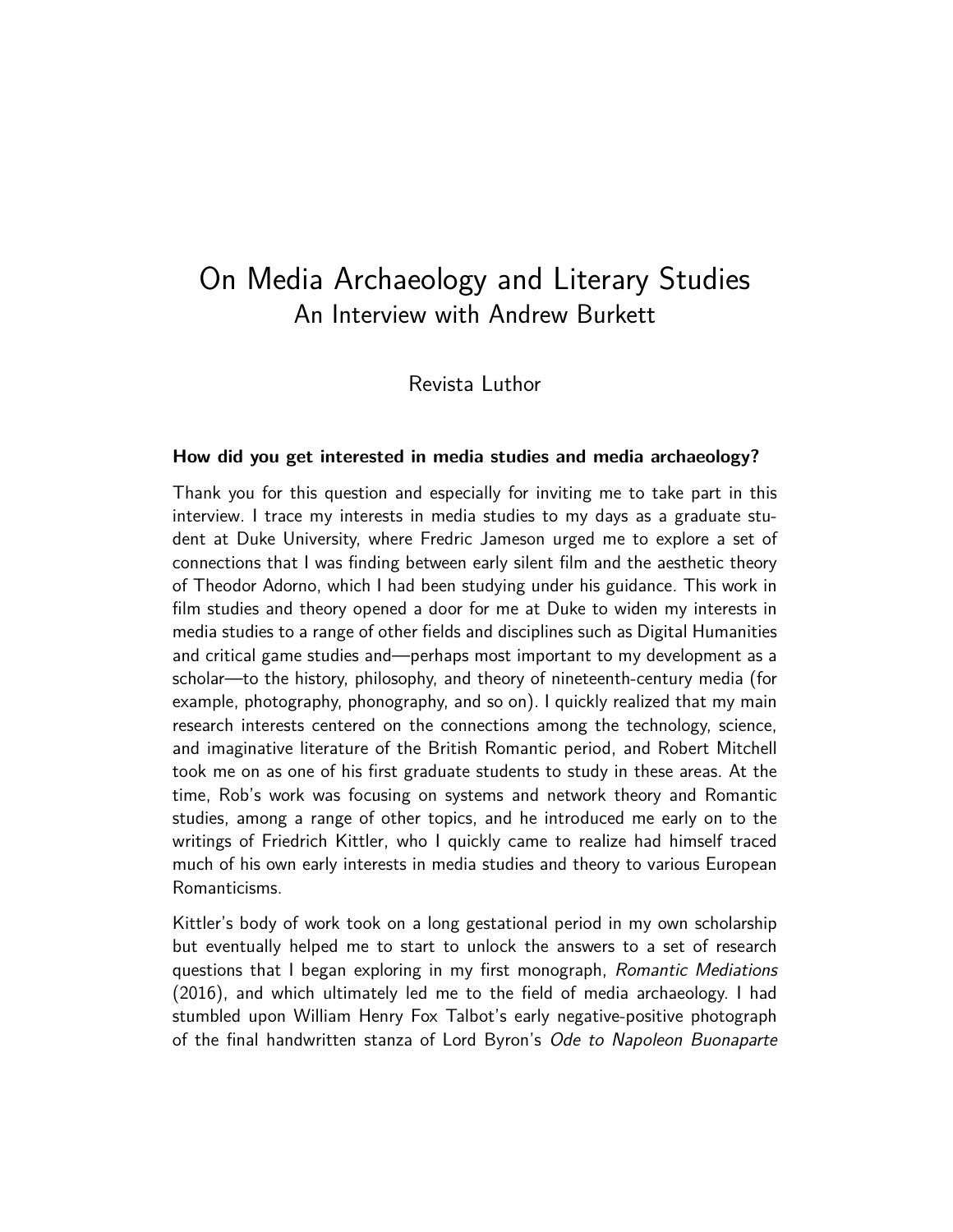

William Blake, Europe. A Prophecy, Plate 6, "The shrill winds wake. ..." (Bentley 7), Copy A (1794). Credit: Yale Center for British Art, Paul Mellon Collection.

(1814), and I realized that textual, hermeneutic, and other traditional scholarly approaches simply were not going to be enough to help me to unravel the complex convergence of media materialities that I was finding in this case study focusing on the connections between early photography and Romantic literature and culture. The careful and detailed approaches to the affordances of media materialities and histories set forth in the media archaeological methodologies of Wolfgang Ernst, Lisa Gitelman, Jussi Parikka, Siegfried Zielinski, and others opened up an entirely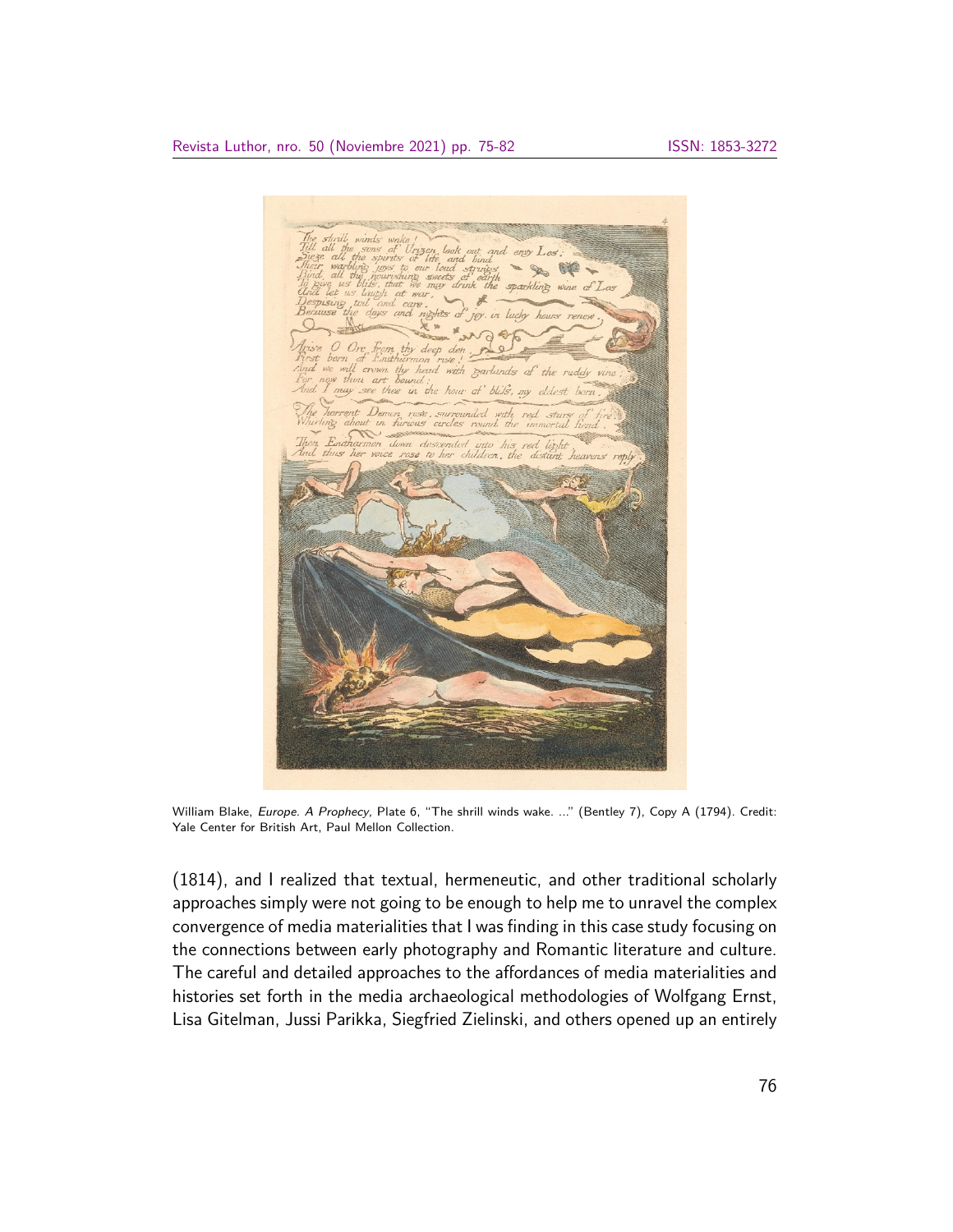new way for me to think about the types of case studies that I was exploring at the interface between Romantic studies and media studies.

## **How do you think media theory can be related to literary theory? You've worked on texts that already have a long critical tradition. How can media archaeology contribute to literary analysis in new and significant ways?**

This is a huge, though important, question. I follow the crucial work of Alexander Galloway, Eugene Thacker, and McKenzie Wark in answering it because I largely agree with these thinkers in approaching media specifically as having achieved the status of conceptual objects. I also agree that scholars of literature in particular would do well to relax tight grips on the idea that the literary should exist as the main—or only—object in practices of reading. Doing so does serious injustice to the mediatic status of conceptual objects and does so often solely in the name of hermeneutic traditions. As Galloway, Thacker, and Wark so eloquently express and convincingly document in Excommunication (2014), the mediatic status of objects—and especially the media materialities so important to a range of fields including media archaeology—become importantly reinvoked and resituated once we reposition literary theory under the banner of a more primary media theory. I generally agree with their stance on this topic because, as I see it, a more fundamentally media theoretical approach allows for explorations of the myriad relationships of textuality to media and does so contra to, for example, more traditional approaches foregrounding how the literary becomes accessible from textuality.

In researching and writing *Romantic Mediations*, I came to realize the synergy and complementarity of literary and media archaeological methods. Among the resonances that stick with me to this day—and that I somehow didn't foresee or expect to find in both approaches, though which are patently obvious in retrospect—are the shared values of the case study and the practices of close reading. To begin with the latter, Formalist and New Critical methodologies have of course long emphasized close reading practices, and although the method has clearly never been abandoned, it is a significant sign, I would argue, that critics of Romanticism like Sara Guyer and others have felt the need to step in and attempt to bring close reading back to the forefront of critical attention in the field. And as for the former, James Chandler exposed some time ago now the critical importance of the case study to literary studies and perhaps particularly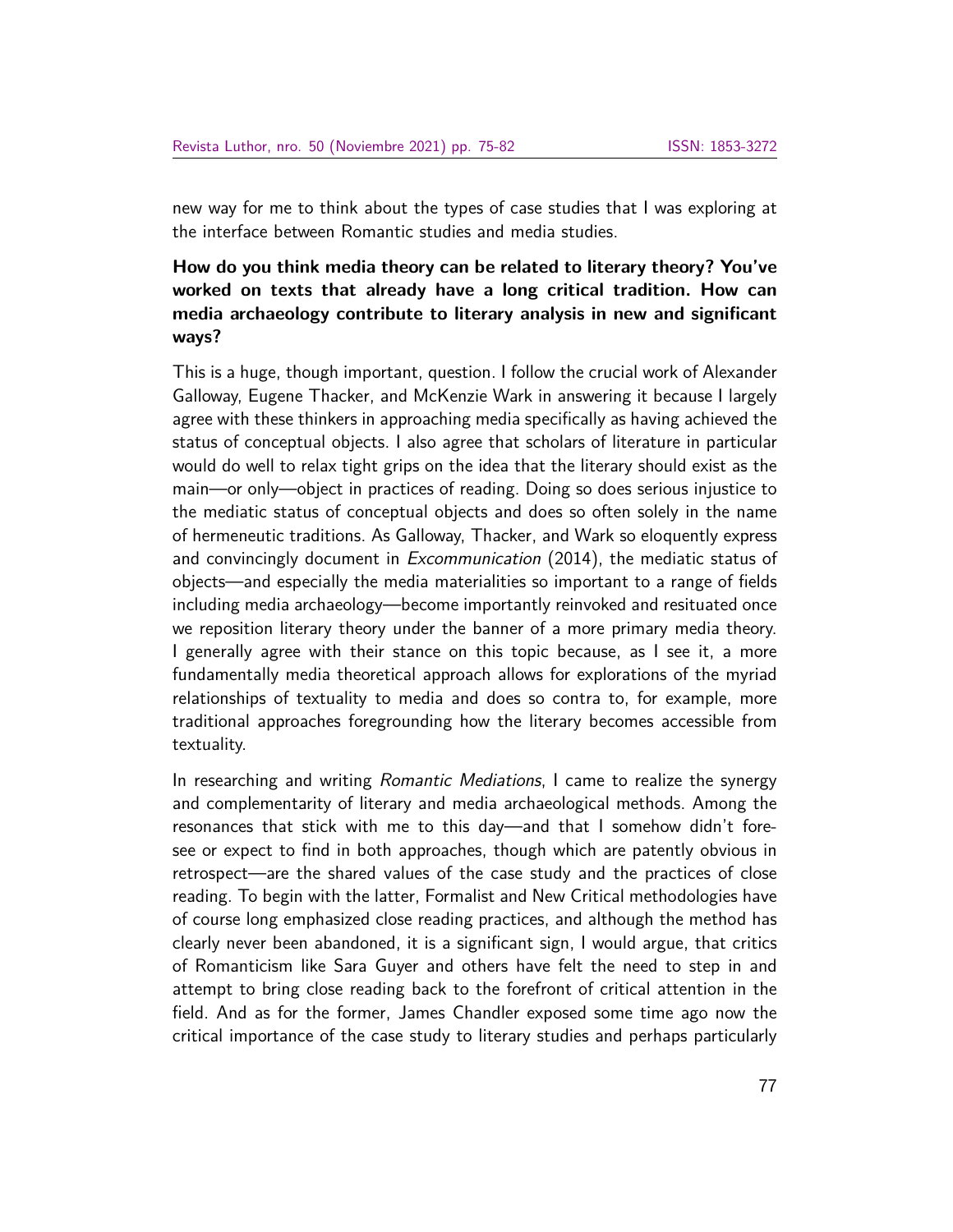to Romantic studies.

All of that said, media archaeology also opens up entirely new possibilities for Romantic literary studies, I have found, by allowing research to broach historical and theoretical investigations of embryonic and developmental media systems issuing from the period itself while simultaneously invoking not only fundamental but also sometimes hyper-specific questions about the relationship between Romanticism and modern technical media (systems) in all of their various formations—realized, dead, imaginary, and otherwise. This is in part because, on the one hand, media archaeological methodologies unearth unique ways to theorize and historicize anew the specific media materialities of a given conceptual object, and, on the other hand, because of media archaeology's capacities to place such media materialities in dialectical relationships with textual, formalist, historicist, and other traditional literary methodologies.

### **In your book Romantic Mediations: Media Theory and British Romanticism you mention a "Romantic media studies" paradigm. Could you tell us more about this paradigm?**

Romantic media studies is a dynamic, vital, and growing subfield in Romantic studies, and it has an important scholarly history that stretches back several decades in the field. Early scholarship in this area included such various topics as print and oral cultures, nineteenth-century media discourse, history of the book, Romantic visual cultures, publishing empires and their histories, and so forth, and more recent work in this subfield has addressed contemporary histories and philosophies of media and mediation as well as Romantic media materialities, communications networks, and storage and processing media. So, it's quite a vast field of scholarship, really, that includes voices ranging, on the one hand, from M. H. Abrams, Geoffrey Hartman, and Walter Ong to the more recent work of thinkers like Clifford Siskin, William Warner, Celeste Langan, Maureen McLane, Yohei Igarashi, Kevis Goodman, and others. Langan and McLane's influential 2008 essay "The Medium of Romantic Poetry," in particular, really set the ball rolling in defining this subfield and marking out its goals and parameters for Romanticists today.

I'm so glad you asked this question because it also gives me the chance to address what I have come to understand as something of a mischaracterization of Kittler's work that has come up not only in my own writings on this topic but also in the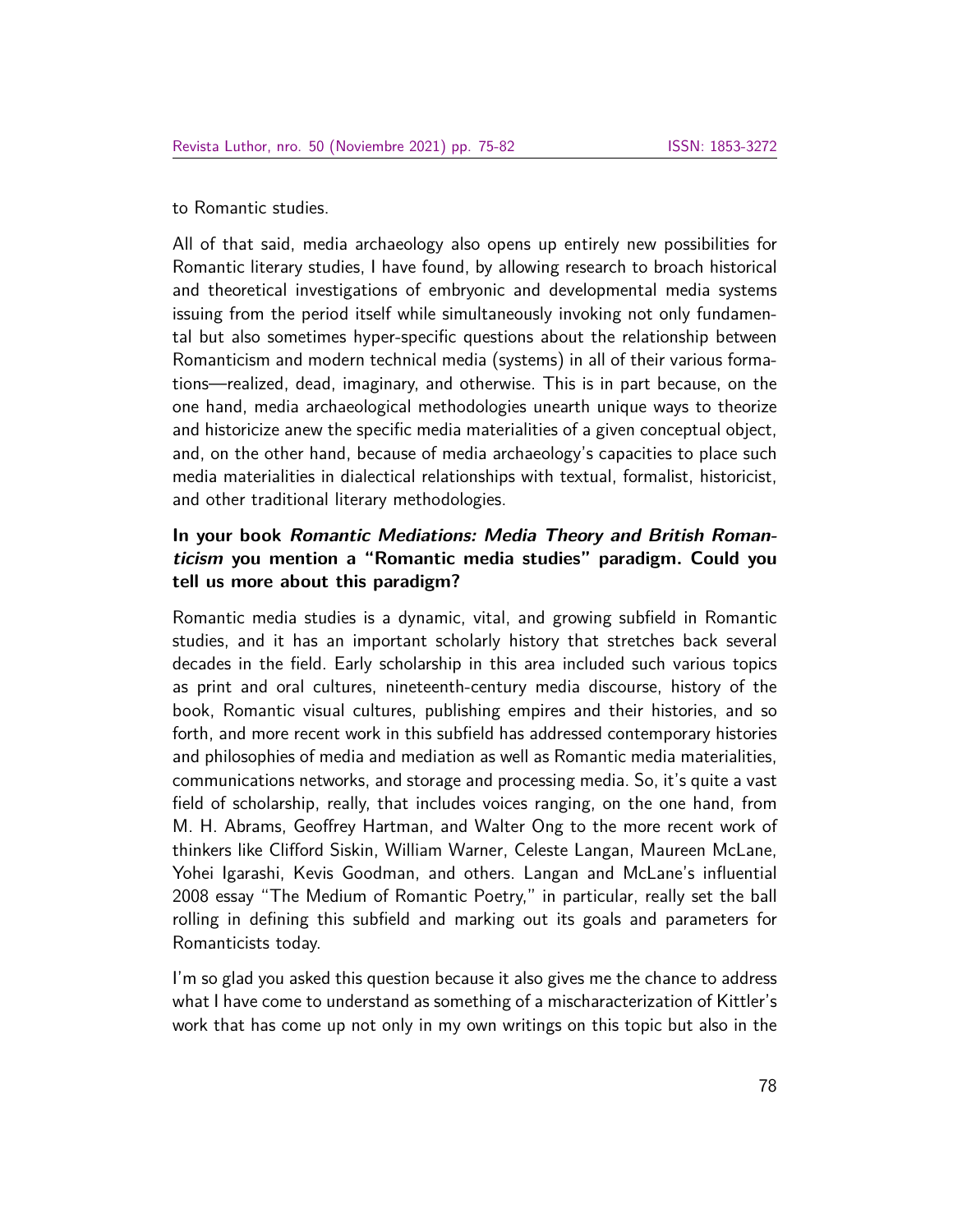work of others contributing to this subfield. Projects in this area have often presumed that—for both the Romantics and for us today as Romanticists—the human always comes first and is then mediated by technologies and cultural techniques. And here I'm thinking of, for instance, the recurring reactionary argument in much Romantic media studies scholarship—including my own—against Kittler, who is often sidelined or simply overlooked due to his putative techno-determinism. But, really, one does have to embrace Kittler's emphasis on the non-human to understand him as anything other than a commentator on Ong or Marshall McLuhan. The problem is that much contemporary Romantic media theory continues to see Kittler as a philosopher who applies McLuhan, for example, to the Romantic period rather than as a theorist who uses the seeming lack of media technology in the period as both the lever and fulcrum to place ever more emphasis on the affordances of different media as agents in their own right. Indeed, one needs only to turn to Geoffrey Winthrop-Young's recent interpretation in Kittler and the Media (2011) of Kittler's reading of Johann Wolfgang von Goethe's poetry in order to begin to grasp the implications of a Romantic media studies revitalized by a return to Kittlerian media theory and analysis.

The fact that media isn't a concept quite yet in the Romantic period (vis-à-vis John Guillory's "media concept") is actually a benefit to the proto-Romantic media theory of intellectuals such as Goethe as well as to the Wordsworthian/Coleridgean axis of media history and theory because it illustrates that mediation isn't simply a concept—it's a material process whose enactment gives rise to a concept (and here I'm thinking of Richard Grusin's work on "radical mediation"). That is, the concept of mediation comes after the metacognitive (and perhaps unconscious) production of imaginative art, literature, and other cultural techniques by Romantic intellectuals. On a broader historical plain: is it that the Romantics created ideas that were later repeated, or is it—and again following Grusin—that mediation itself is something that gives rise to Romanticism as a literary or historical concept and category? One can certainly say, on a superficial level, that repetition is what makes any historical period possible; Gilles Deleuze of course argues this in Difference and Repetition (1968). Relatedly, Deleuze's anger and frustration in that text with psychoanalysis is due to its presumption that human subjectivity arrives first and that then we repeat rather than the other way around. Analogously, Romantic media theory issuing from the period itself—and in the Romantic media studies scholarship you ask about—often similarly presumes that human subjectivity is primary and is then mediated by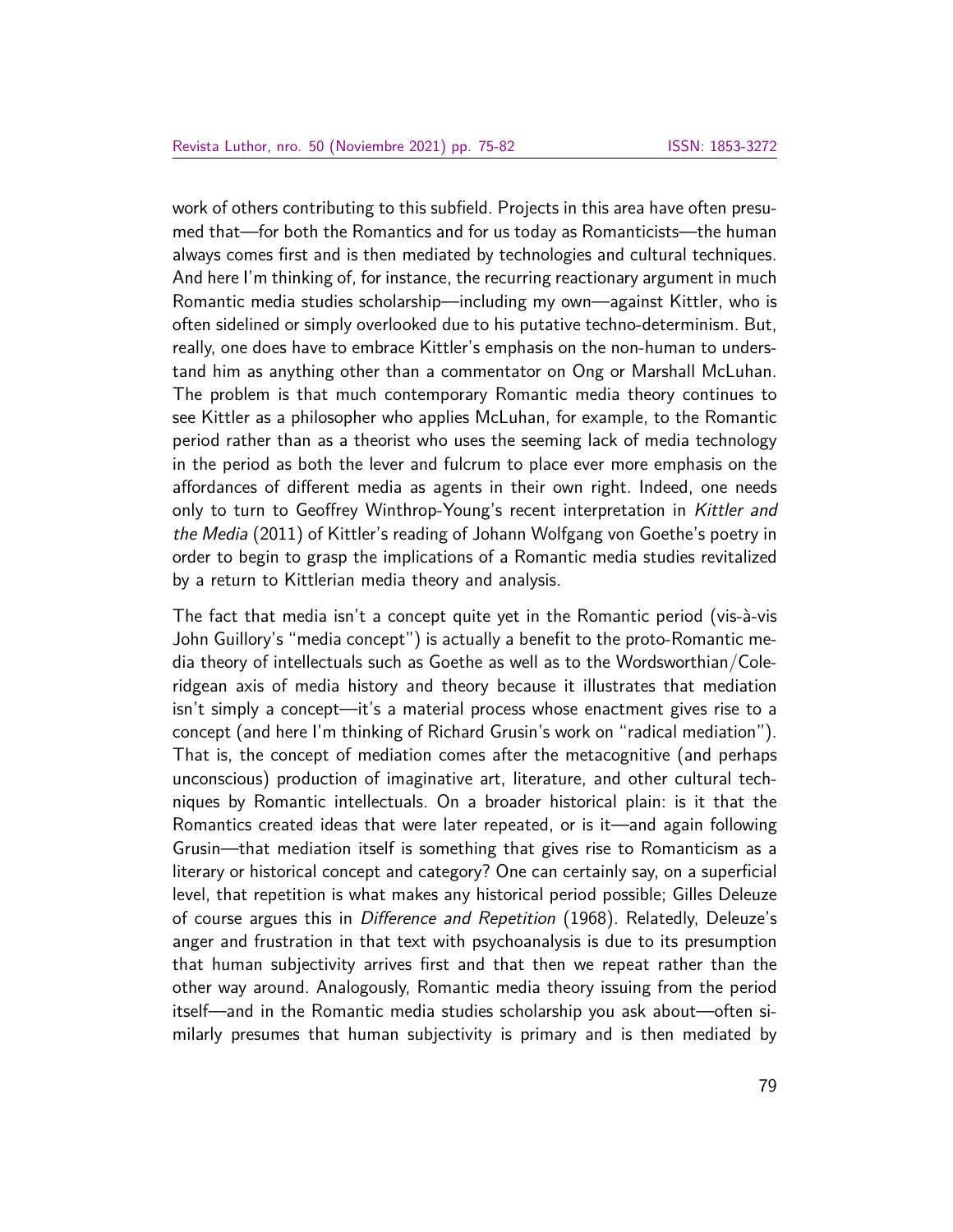technologies and cultural techniques. Thus, with specific reference to the turn of the nineteenth century, Romanticism is an experience of repetition or the afterlife of mediation and the resultant anxiety that authors aren't always fully responsible for this mediation but that it comes from somewhere else. Chandler almost gets here in *England in 1819* (1998), but for a range of important reasons, he's too beholden in that work to a New Historicist belief that human beings are the primary actors in history, and for many reasons, rightly so.

At the same time, though—and to wrap up here—the Romantics were already suspecting—however faintly—a deeper repetition beyond the human, making history possible. It's William Wordsworth feeling a spontaneous overflow of emotion that only makes sense to him when he recuperates that overwhelming feeling of otherness within nature, psychology, and human memory. It's Victor Frankenstein ripping up the body of the female monster in horror because allowing another creature to have children and have companionship is apparently potentially equal to enabling another race or species to destroy human society. It's even Samuel Taylor Coleridge sitting and listening to the Aeolian harp or looking at the creeping frost on his windowpane and immediately thinking of his own marriage, children, and domestic life. In these and other Romantic-age instances, repetition must only be produced by human subjectivity, or it must be disavowed, denied, and immediately destroyed. And, in this context, much recent media theory in Romantic media studies has itself also repeated a particular formation of Romanticism—not only by theorizing mediation but also by recuperating the human subject and marginalizing the non-human other—and especially nonhuman agency—under the banner of a rejection of a threatening technological determinism.

**Your work on Romanticism was deliberately situated at a crossroads between media studies and Romantic studies. Could you indicate how it impacts on the widespread notion in Romantic studies of "Romantic Ideology" and whether you plan to continue this research in the future? And, in any case, we would like to know what you are working on now in relation to Romanticism.**

This is a thought-provoking question regarding the role of Jerome McGann's The Romantic Ideology (1983) in relation to my work in Romantic Mediations and perhaps more broadly to the developing methodologies of what I refer to at the end of that book as a nascent "Romantic media archaeology" for the field. To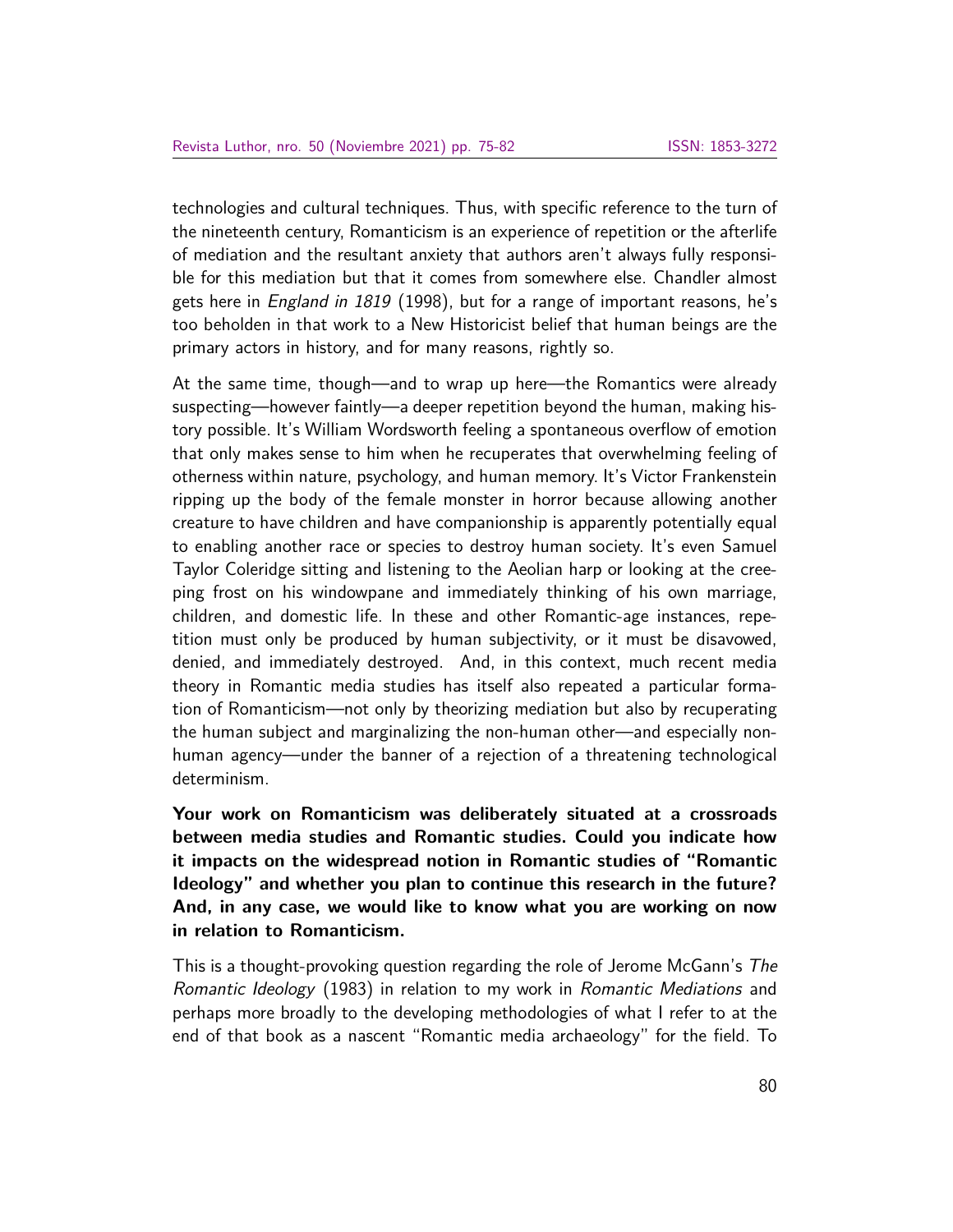be honest, I don't believe that McGann's "Romantic Ideology" was consciously a source or spur to my work in that book and that, if it was, it structured my goals and methods at such a fundamental level that my response to the "Romantic Ideology" was baked in from the start as part of the DNA, so to speak, of my assumptions, beliefs, and perspectives on not only Romantic media archaeology but also where the broader field of Romantic studies finds itself today. But now that I stop to think about the topic in response to your fascinating question, I readily see the ways in which my aims and methods have been so importantly shaped by McGann's recovery of the historical and especially the material dimensions of Romantic cultural production. Indeed, as many scholars in my field have recognized, McGann's work in so many ways set the terms and parameters for what would become the historicist approaches of the 1980s and beyond, and while I have paid tribute to Chandler and Marjorie Levinson as crucial spurs to my thought about Romantic media archaeologies as opening up critical, historical, and materialist dimensions of the period's imaginative and other cultural productions, this question's implication concerning the roots of such various enterprises in response to the "Romantic Ideology" is a key one that I think I'll want to dwell with for some time to come. Most immediately, though, what comes to mind for me here is that such putative roots would only further emphasize just how fundamentally Romantic media archaeology is indebted to New Historicist and other traditions in the field.

I'm currently researching and writing two projects that are outgrowths of my earlier work on Romanticism and media theory. I've recently been invited to contribute to a book exploring the ways in which contemporary digital artgames invoke Romantic-age philosophies, aesthetics, and ideas and have decided to focus my attention on two recent indie video games, both of which are engrossing and stunningly beautiful: the experimental artgame, *Elegy for a Dead* World, which was released in 2014 following a collaboration between Popcannibal's Ziba Scott and Dejobaan Games's Ichiro Lambe, as well as The Wanderer: Frankenstein's Creature (2019), an artgame from La Belle Games, co-produced and published by ARTE, the cultural European TV and digital channel. Inspired by the work of critical game theorists like Patrick Jagoda and Alenda Chang, I'm especially interested in the ways in which sublime representations of the natural world and other aspects of environmental aesthetics become depicted in these games as well as how users are asked to engage experimentally with sublime digital environments through player characters. My other ongoing project is a